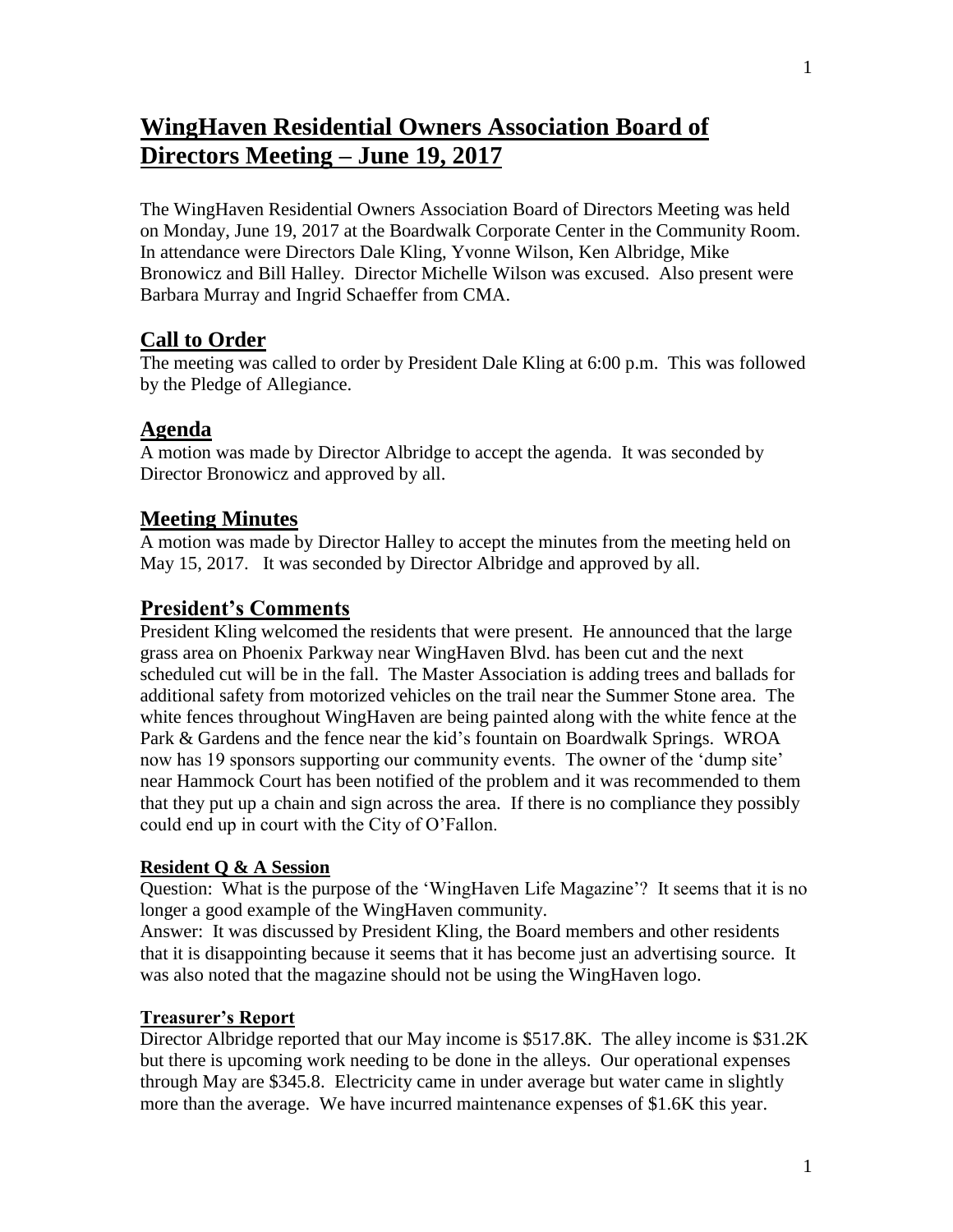Grounds have \$33.3K in expenses through May. Parks and Gardens have incurred expenses of \$6K so far this year. Alley expenses were \$3.2K under average. We are currently holding a \$127.7K surplus in our cash position. After the five months of 2017, our income has exceeded our expenses by \$170K. We continue to look forward to a good year and will continue to keep a close eye on our finances. As always, any questions can be emailed to Director Abridge. His email address is listed on the WROA website---www.wroa.info.

#### **Committees**

**Events** – The first concert at the Park & Gardens that was to be held on May 20, 2017 was cancelled due to inclement weather.

**Architectural** – Director Albridge reported there were seven requests and the committee approved all seven.

**Grounds** – Director Bronowicz reported that last month Proposal 7831 identified 9 items 6 were approved and 3 are still pending to determine if they are the responsibility of the Master Association or the WingHaven Country Club.

Proposal #7892 from Runyon Landscaping in the amount of \$1490 was submitted for the removal of trees around and near 634 Thornridge. A motion to approve was made.

**MOTION** – A motion was made by Director Bronowicz to approve proposal #7892 in the amount of \$1490. It was seconded by Director Halley and was approved by all.

CMA will notify Runyon that proposal #7892 has been approved.

Mowing of the grounds and removal of trees near Crossroads School (left hand side) and Timber Meadows had been moved to the Executive Session.

Black Hawk-Village B has completed their street tree plan.

**Beautification** – there are locks on both electrical panels, the stage has a lockbox and there is a lockbox on the panel by the Pavilion. A note to contact CMA for the lockbox code will be placed on forms for those using the Pavilion.

#### **Neighborhood Watch**

Troy Moore, co-chair for Neighbor Watch, will attend the next WingHaven concert to be held on Saturday, June 24, 2017 at the Park & Gardens.

#### **Management**

Fifty one violation letters have been sent out. Eighteen residents are with our attorney. Total prior years' fees that have been collected since last meeting are \$11,275.21. A total of twenty-five reservations for the Park & Gardens Pavilion have been made. All garden plots have been rented. A Certa Pro proposal for \$5435 has been submitted for the staining of the Pergola & Amphitheater.

MOTION – Director Albridge made a motion to accept the Certa Pro bid for